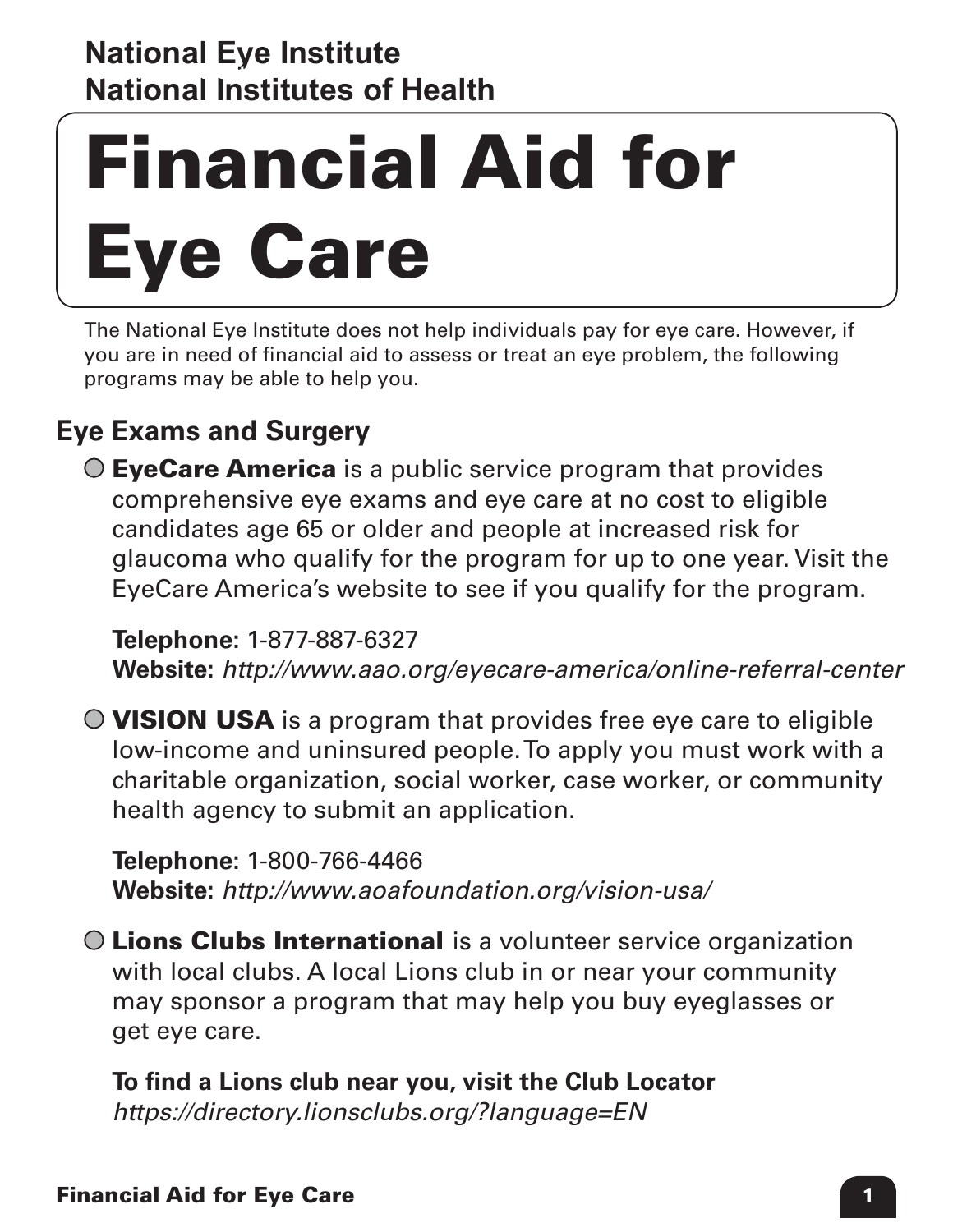Mission Cataract USA is a program that provides free cataract surgery to people of all ages who have no other means to pay. Visit the Mission Cataract USA's website to apply and to find a participating eye care professional in your state.

 **Telephone:** 559-797-1629 **Website:** *<http://missioncataractusa.org/>*

 $\bigcirc$  InfantSEE<sup>®</sup> is a public health service program that provides eye and vision care for infants. Member optometrists provide a comprehensive eye assessment for infants between 6 and 12 months of age at no-cost to the families.

**Telephone:** 1-888-396-3937 or 314-983-4160 **Website:** *<http://www.infantsee.org>*

## **Eyeglasses**

**O Sight for Students** is a program by Vision Service Plan that provides free eye exams and eyeglasses to low income and uninsured children 18 years and younger that qualify for the program.

 **Telephone:** 1-888-290-4964 **Website:** <http://www.sightforstudents.org>

 $\bigcirc$  **New Eyes** provides vouchers to people who need to buy new prescription eyeglasses. Voucher applications are only available on the New Eyes website. Applications must be completed and submitted by a social service agency. Individuals will not have access to the portal.

**Telephone:** 973-376-4903 **Website:** *<http://www.new-eyes.org/>*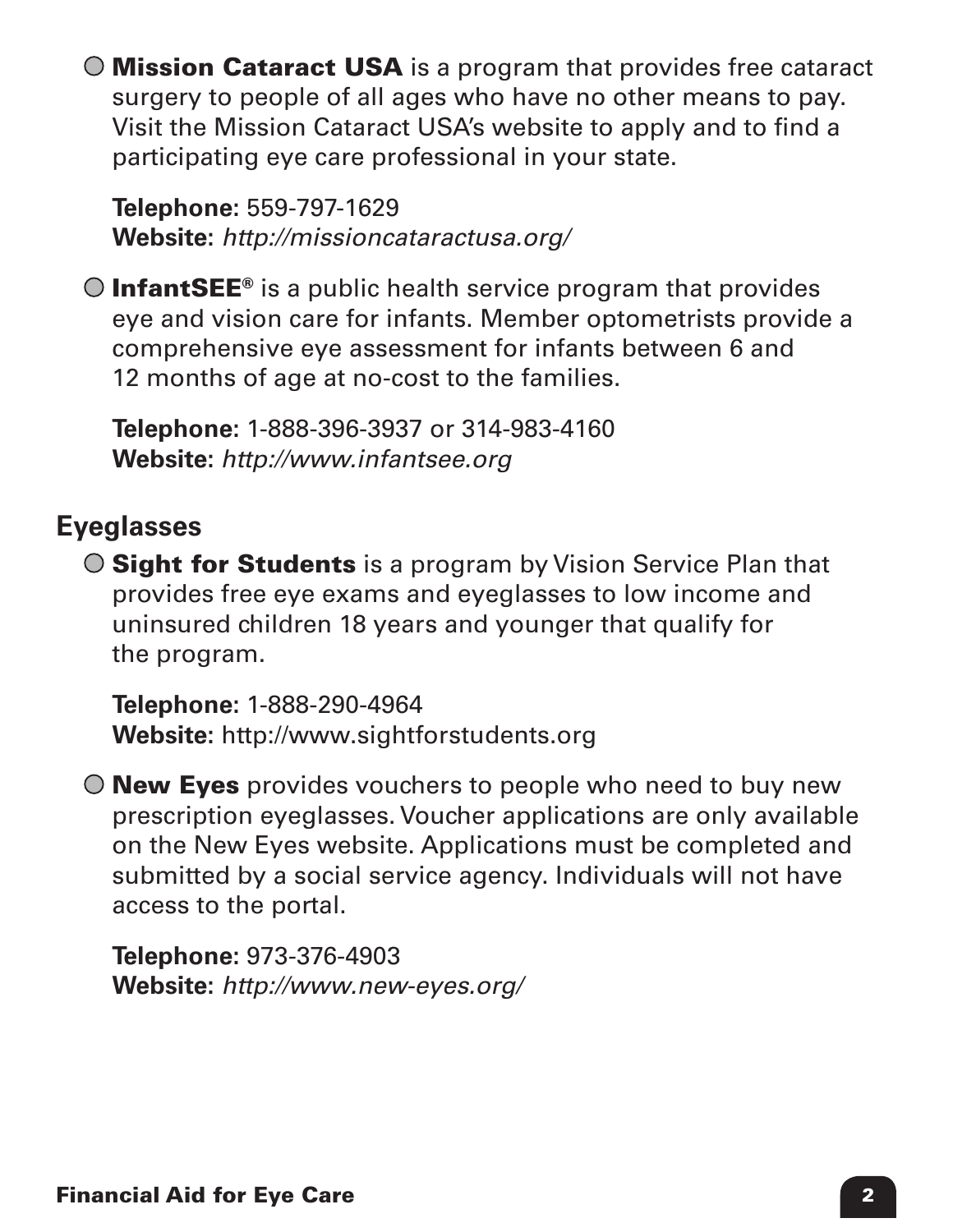## **Prescription Drugs**

 $\odot$  **NeedyMeds** offers a database of free or at low cost medications for people who are uninsured or low income.

**Telephone:** 1-800-503-6897 **Website:** *<http://www.needymeds.org>*

**O Partnership for Prescription Assistance** is a website that helps people find assistance via 475 public and private patient assistance programs. The program is funded by pharmaceutical companies.

 **Website:** *<https://www.pparx.org>*

**O Patient Access Network Foundation** helps with copayments for eligible uninsured and insured patients who need treatment for retinal vein occlusion, uveitis, macular diseases, age-related macular degeneration and diabetic macular edema.

**Telephone:** 1-866-316-7263 **Website:** *<http://www.panfoundation.org>*

**O RX Assist** provides information, resources, news and a directory of patient assistance programs that offer affordable or free medications.

**Website:** *<http://rxassist.org>*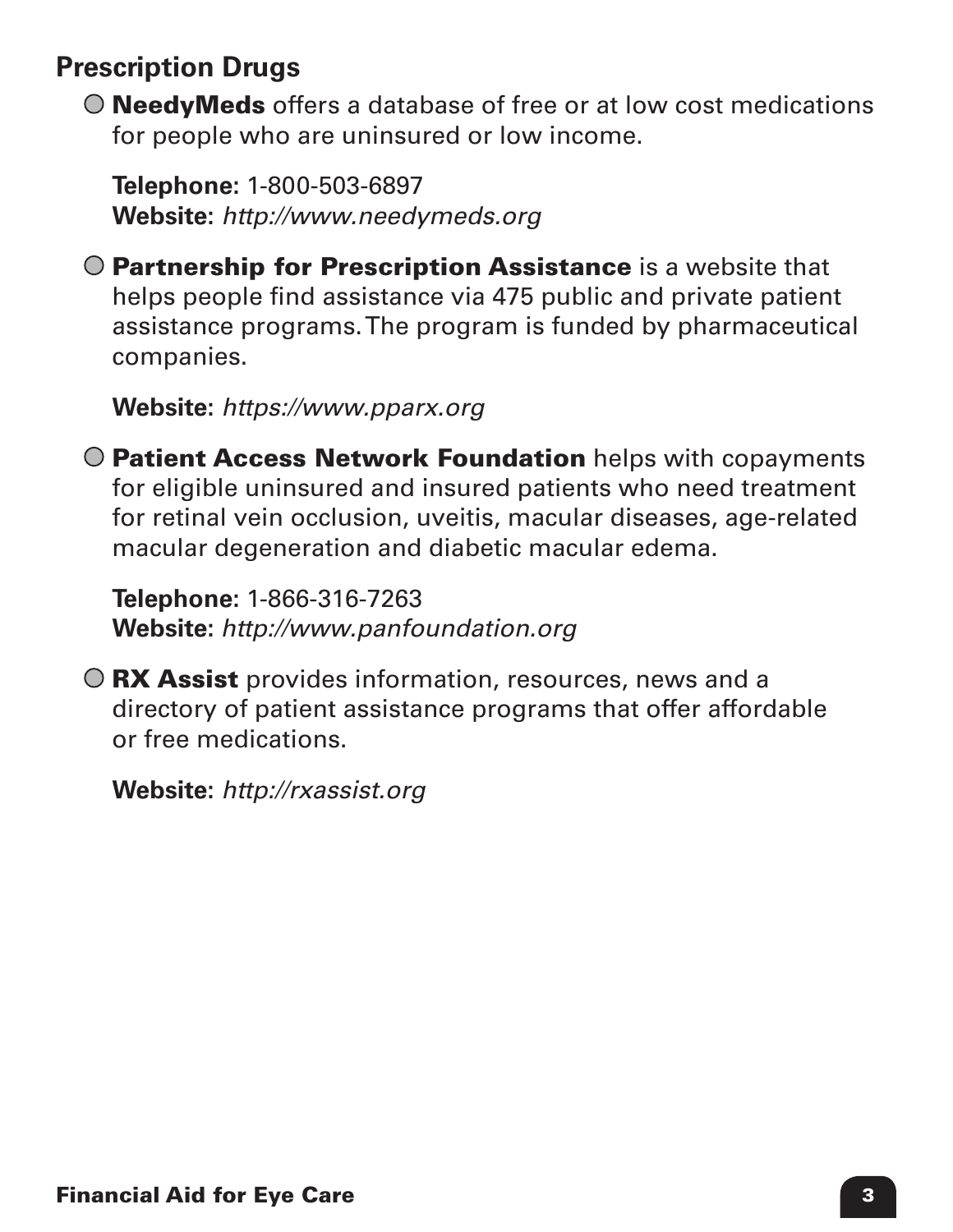# **Government Programs**

## Medicare Benefit for Eye Exams

For people with **diabetes**—People with Medicare who have diabetes can get a dilated eye exam for diabetic retinopathy. Your doctor will decide how often you need this exam.

For people at risk for **glaucoma**—Glaucoma is a leading cause of vision loss. People at high risk for glaucoma include those with diabetes, family history of glaucoma, are African Americans age 50 or older or, are Hispanic Americans and 65 or older. Medicare will pay for an eye exam to check for glaucoma once every 12 months.

Patients must pay 20 percent of the Medicare-approved amount after the yearly Part B deductible.

**Telephone:** 1-800-633-4227 **Website:** *<http://www.medicare.gov>*

## Medicaid and Children's Health Insurance Program (CHIP)

Offers free or low-cost health coverage for eligible children, teens up to 19 year's old, and other family members who qualify for the program. These programs may be called by different names in your state. To apply, visit your state's Medicaid's website.

 **Telephone:** 1-877-543-7669 **Website:** *<http://www.insurekidsnow.gov>*